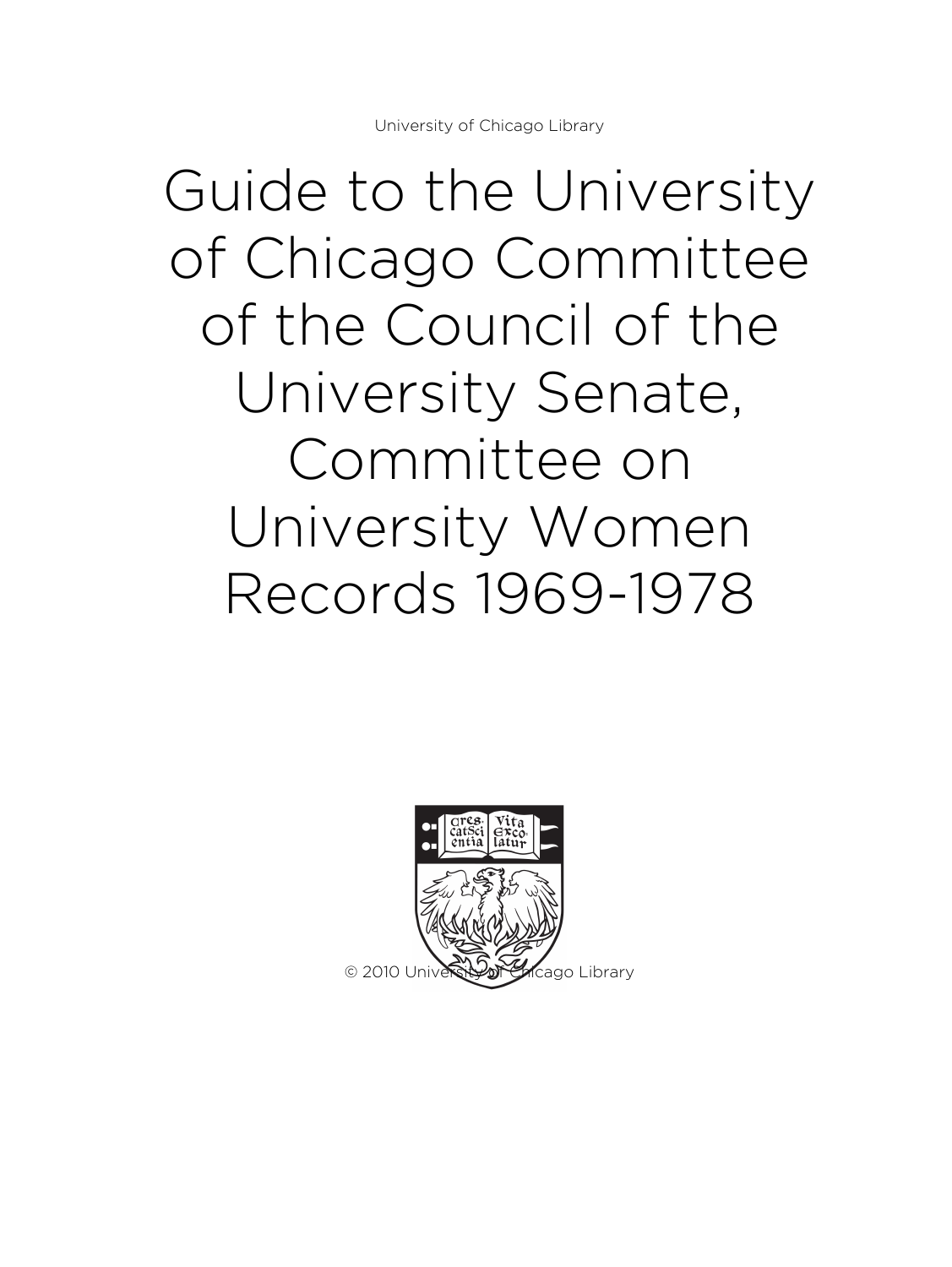# **Table of Contents**

| Descriptive Summary                                  | 3              |
|------------------------------------------------------|----------------|
| Information on Use                                   | 3              |
| Access                                               | 3              |
| Citation                                             | 3              |
| <b>Historical Note</b>                               | 3              |
| Scope Note                                           | 4              |
| <b>Related Resources</b>                             | $\overline{4}$ |
| Subject Headings                                     |                |
| <b>INVENTORY</b>                                     |                |
| Series I: Neugarten Committee, 1969-1970             |                |
| Series II: Reiner and Spofford Committees, 1970-1978 | 6              |
| Series III: Restricted                               | 8              |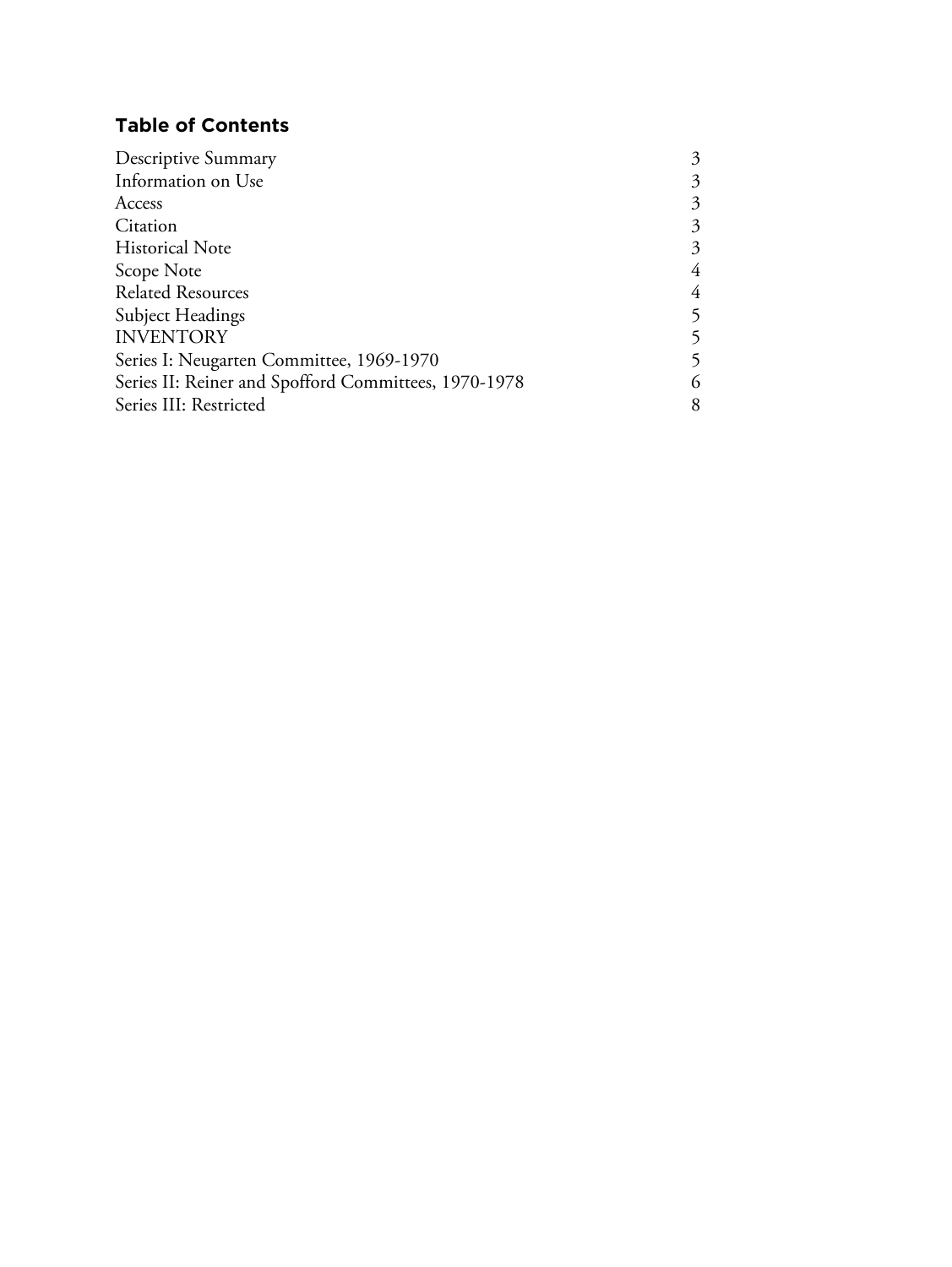# **Descriptive Summary**

| <b>Identifier</b> | <b>ICU.SPCL.COUW</b>                                                                                                                                                                                                                                                                                                                                                                                                                                                                                                                                                 |
|-------------------|----------------------------------------------------------------------------------------------------------------------------------------------------------------------------------------------------------------------------------------------------------------------------------------------------------------------------------------------------------------------------------------------------------------------------------------------------------------------------------------------------------------------------------------------------------------------|
| <b>Title</b>      | University of Chicago. Committee of the Council of the University Senate.<br>Committee on University Women. Records                                                                                                                                                                                                                                                                                                                                                                                                                                                  |
| <b>Date</b>       | 1969-1978                                                                                                                                                                                                                                                                                                                                                                                                                                                                                                                                                            |
| <b>Size</b>       | 3.25 linear feet (7 boxes)                                                                                                                                                                                                                                                                                                                                                                                                                                                                                                                                           |
| <b>Repository</b> | Special Collections Research Center<br>University of Chicago Library<br>1100 East 57th Street<br>Chicago, Illinois 60637 U.S.A.                                                                                                                                                                                                                                                                                                                                                                                                                                      |
| <b>Abstract</b>   | The Committee on University Women (COUW or CUW) was established<br>in 1969 to investigate "the status and opportunities open to academic<br>women" at the University of Chicago. It was an appointed subcommittee<br>of the Committee of the Council of the University Senate. This collection<br>covers the chairmanships of Bernice Neugarten (1969-1970), Erica Reiner<br>(1970-1974), and Janice Spofford (1974-1978). Materials include clippings,<br>correspondence, statistical data, interviews and questionnaires, memoranda,<br>publications, and reports. |

# **Information on Use**

# **Access**

Series III: Restricted, contains GRE scores and student stipend information, restricted until 2049.

The remainder of the collection is open for research.

# **Citation**

When quoting material from this collection, the preferred citation is: University of Chicago. Committee of the Council of the University Senate. Committee on University Women. Records, [Box #, Folder #], Special Collections Research Center, University of Chicago Library

# **Historical Note**

The Committee on University Women was appointed in 1969 to investigate "the status and opportunities open to academic women" on the University of Chicago campus. A subcommittee of the Committee of the Council of the University Senate, the COUW (also known as CUW) was established in response to controversy over the Department of Sociology's refusal to renew the contract of Assistant Professor Marlene Dixon.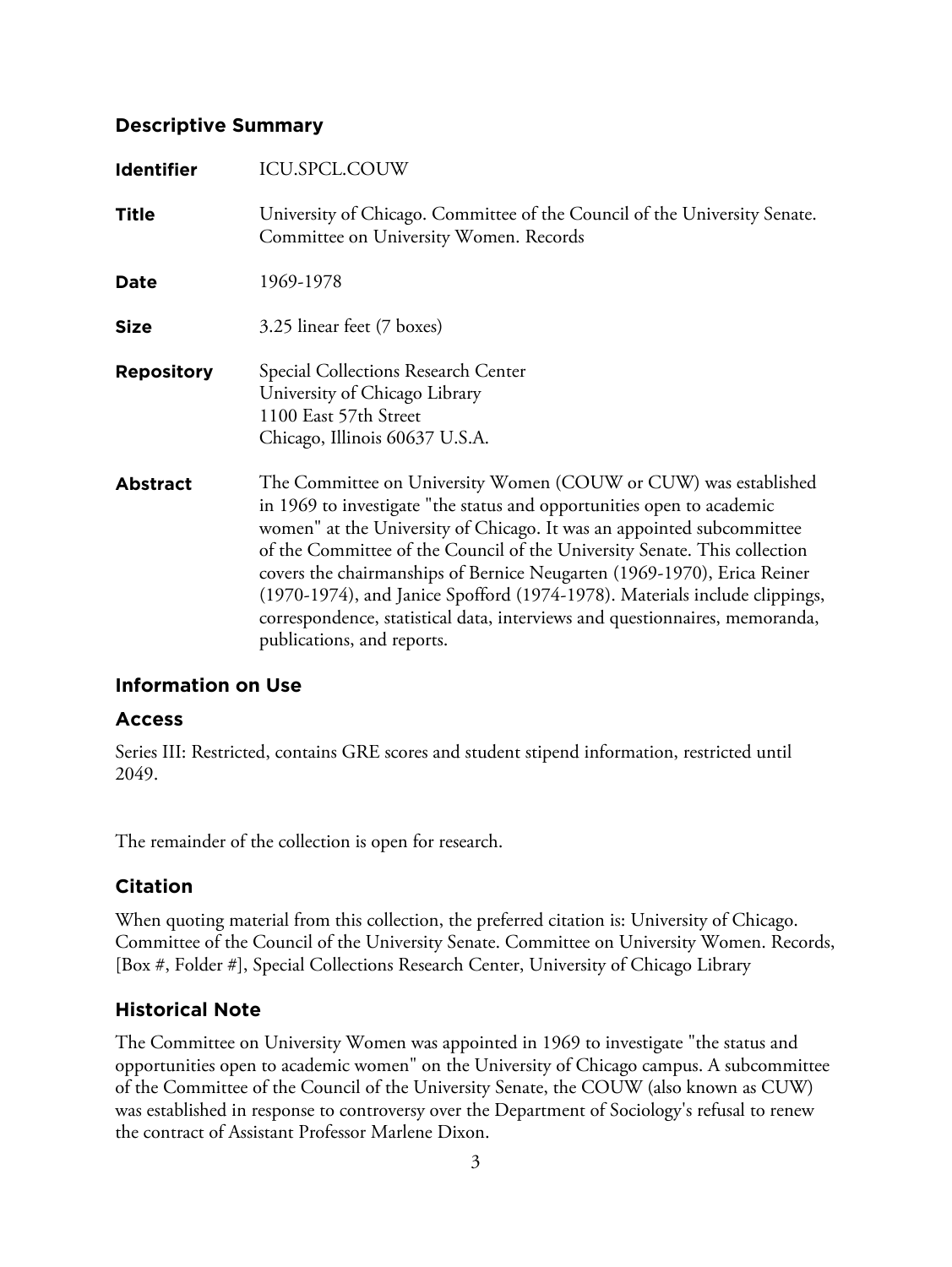Students claiming Dixon's politics and gender had prevented her reappointment staged a weeklong sit-in at the administration buildings, but a review committee under the direction of Hanna Gray (later University President, 1978-1993) failed to reverse the decision. The administration sought to ease tensions on campus by appointing another committee, chaired by Bernice Neugarten of the Behavioral Science Department. After gathering extensive data from hearings, interviews, and surveys of both faculty and students, the Neugarten Committee published its report in May 1970. Their conclusions suggested the University of Chicago was no longer a place which encouraged female students or faculty, and called for a more intensive effort to recruit and retain women. The report disappointed some feminists on campus, who felt it a lukewarm effort to combat what they considered the entrenched sexist practices of University life.

After the Neugarten Report, the COUW continued its work under the direction of Erica Reiner of the Oriental Institute. She was succeeded in 1974 by Janice Spofford of the Biology Department. These committees continued to gather evidence, publish reports, and raise awareness about the issues facing women in the workforce.

# **Scope Note**

This collection is divided into three series:

Series I: Neugarten Committee, 1969-1970, details the process of gathering data for the COUW's 1970 report on the status of women at the University of Chicago, produced under the direction of Bernice Neugarten. It contains clippings, correspondence, data, as well as interviews and questionnaires with responses. It includes copies and drafts of the 1970 report, and critiques of the report.

Series II: Reiner and Spofford Committees, 1970-1978, contains accounts, correspondence, data, publications, and reports generated and collected by the COUW. It covers the chairmanships of Erica Reiner (1970-1974) and Janice Spofford (1974-1978).

Series III: Restricted, contains GRE scores and student stipend information.

# **Related Resources**

The following related resources are located in the Department of Special Collections:

http://www.lib.uchicago.edu/e/spcl/select.html

Neugarten, Bernice. Papers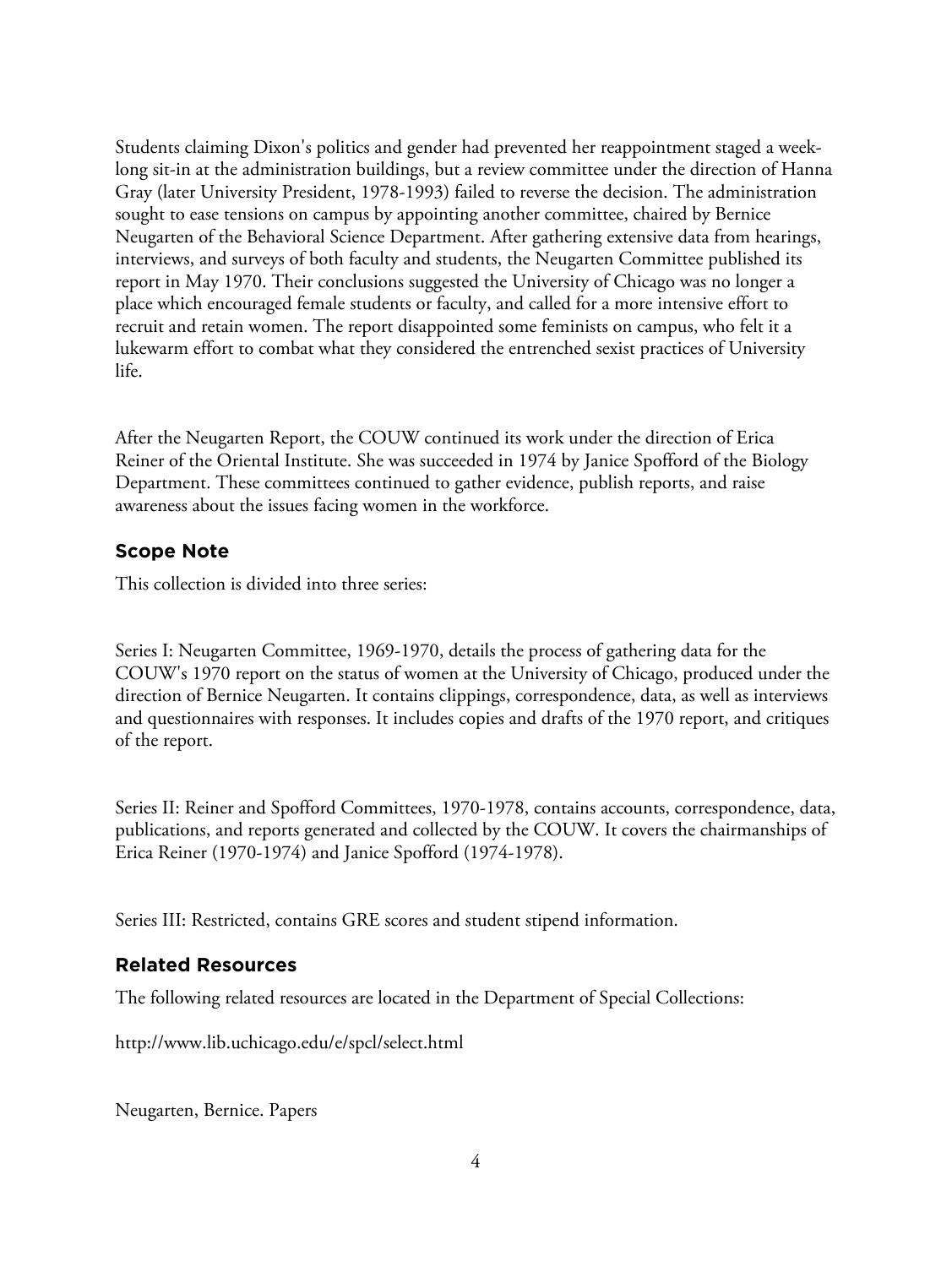# **Subject Headings**

- Neugarten, Bernice Levin, 1916-
- Reiner, Erica, 1924-2005
- Spofford, Janice
- University of Chicago. Committee of the Council of the University Senate. Committee on University Women
- Women -- Education (Higher) -- United States

# **INVENTORY**

# **Series I: Neugarten Committee, 1969-1970**

This series details the process of gathering data for the COUW's 1970 report on the status of women at the University of Chicago, produced under the direction of Bernice Neugarten. It contains clippings, correspondence, data, as well as interviews and questionnaires with responses. It includes copies and drafts of the 1970 report, and critiques of the report. Of note are the responses given by female faculty to the Committee's inquiry about the central issues faced by women in academia. Also of note is a petition drafted by Sophonisba Breckenridge in the early 1920s, confronting the administration's record on employing women and awarding fellowships to female students.

5 **Box 1 Folder 1-5** Admissions and enrollment questionnaires and data, 1969-1970 **Box 1 Folder 6** Breckenridge, Sophonisba, "Petition to the President of the University," circa 1924-1925 **Box 1 Folder 7** Chicago Maroon, clippings and correspondence, 1970 **Box 1 Folder 8** COUW, memoranda, 1969-1970 **Box 1 Folder 9** COUW, minutes, 1969 **Box 1 Folder 10** Council of the University Senate, minutes, 1970 **Box 2 Folder 1** Critiques of the COUW, undated **Box 2 Folder 2** Deans and department chairmen questionnaire, 1969 **Box 2 Folder 3**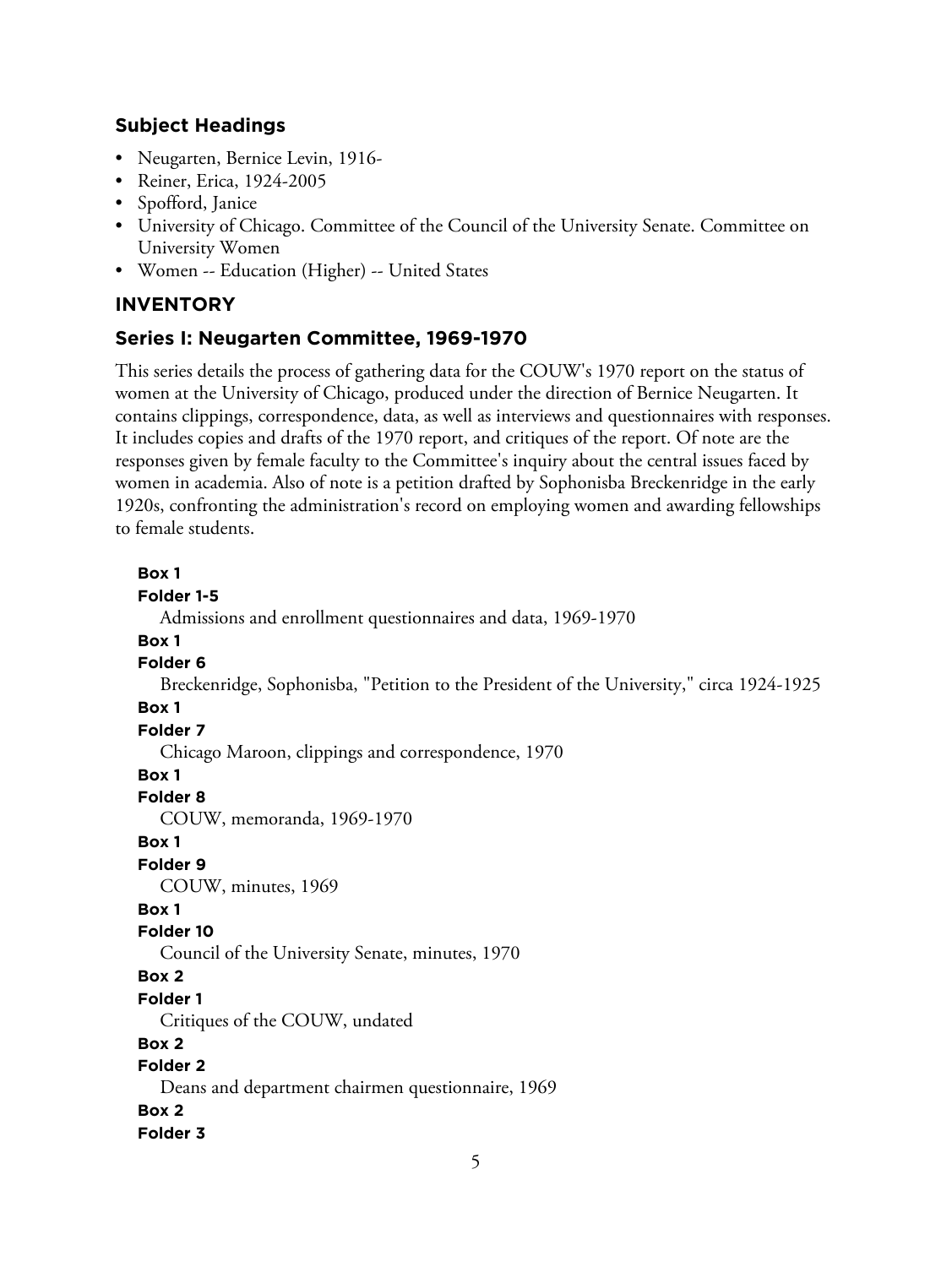Interviews, responses, and data, female faculty, 1969

**Box 2**

### **Folder 4**

Interviews, responses, and data, female students, 1969

#### **Box 2**

### **Folder 5**

Neugarten, Bernice, copy of the 1970 report with marginalia, circa 1970

# **Box 2**

# **Folder 6-7**

Neugarten, Bernice, correspondence, 1969-1971

### **Box 3**

#### **Folder 1**

New University Conference, "In the Belly of the Monster: A Critique of the Neugarten Report," 1970

### **Box 3**

#### **Folder 2-3**

Student questionnaires and responses, 1969-1970

#### **Box 3**

# **Folder 4**

Women in academia, clippings, 1969-1971

#### **Box 3**

### **Folder 5**

"Women in the University of Chicago: Report of the Committee on University Women," 1970

### **Box 3**

### **Folder 6**

"Women in the University of Chicago: Report of the Committee on University Women," draft, 1970

### **Series II: Reiner and Spofford Committees, 1970-1978**

This series contains accounts, correspondence, data, publications, and reports generated and collected by the COUW. It covers the chairmanships of Erica Reiner (1970-1974) and Janice Spofford (1974-1978).

#### **Box 3**

```
Folder 7
  Campus women's organizations, newsletters and notices, 1977-1978
Box 3
Folder 8
  Chicago Maroon, clippings, 1975-1978
Box 4
Folder 1
  COUW, agendas and minutes, 1974-1978
Box 4
Folder 2
  COUW, correspondence and memoranda, 1974-1977
```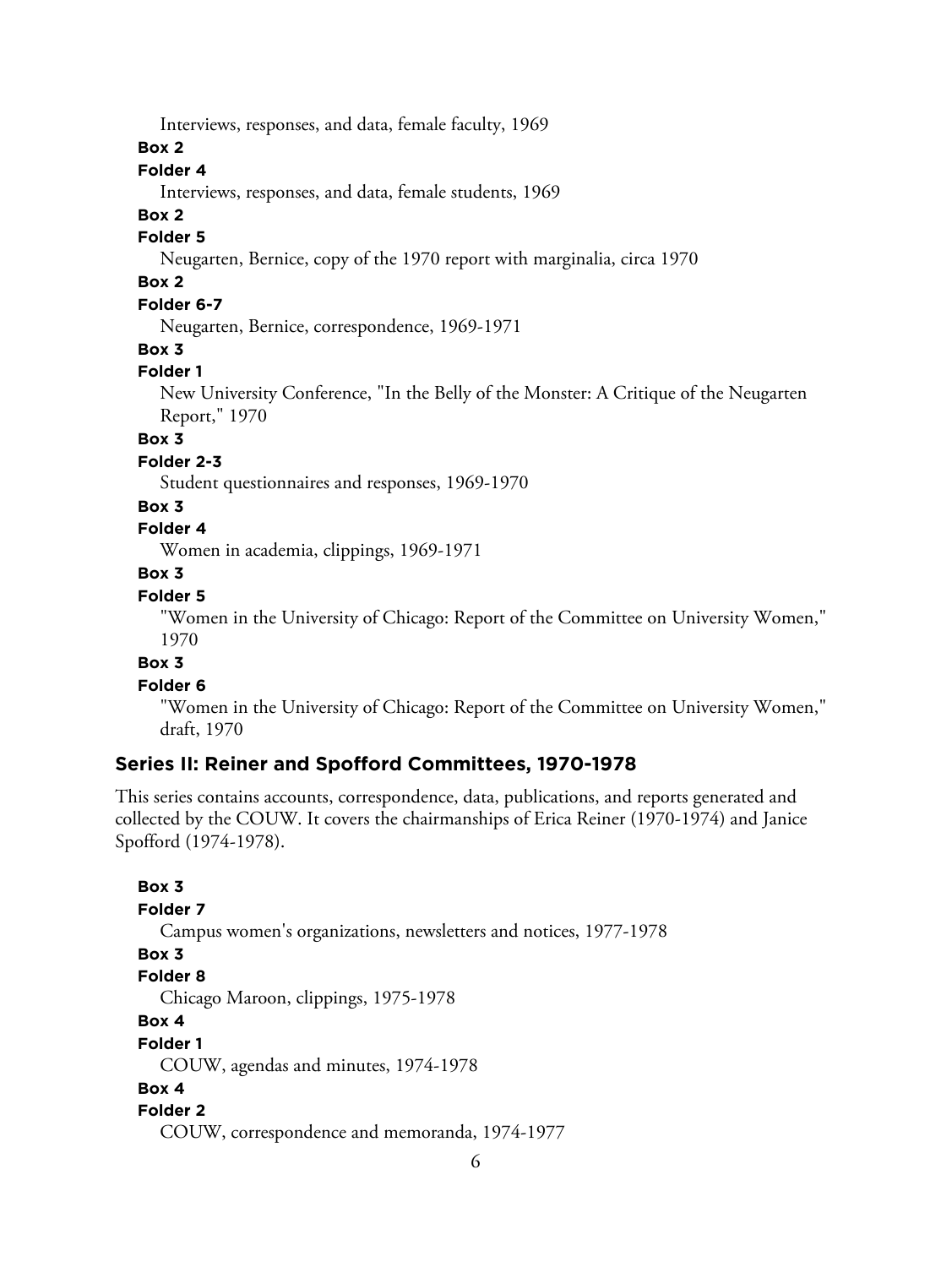### **Box 4**

#### **Folder 3**

COUW, invoices and receipts, circa 1977

### **Box 4**

#### **Folder 4-5**

COUW, reports, 1970-1972, 1974, 1977

### **Box 4**

#### **Folder 6**

Comptroller's Office, expense accounts, 1974-1978

# **Box 4**

#### **Folder 7**

Connecticut Law Review, 1973

### **Box 4**

#### **Folder 8**

"Equal Opportunity in Higher Education," conference proceedings, 1976

### **Box 4**

### **Folder 9**

Equity needs assessment questionnaire and job questionnaire, undated

### **Box 4**

### **Folder 10**

Harvard University, "Report on the Status of Women in the Faculty of Arts and Sciences," 1971

### **Box 4**

# **Folder 11**

Kreinberg, Nancy, "Comments About Their Work by Women in Science and Engineering," 1977

# **Box 5**

# **Folder 1-2**

List of female staff at the University of Chicago, circa 1972-1978

# **Box 5**

# **Folder 3**

Luncheon invitations, undated

### **Box 5**

# **Folder 4**

Michigan State University, anti-discrimination policy, 1970-1971

# **Box 5**

# **Folder 5**

National Academy of Sciences, "Research Issues in the Employment of Women," 1974

# **Box 5**

### **Folder 6**

National women's organizations, correspondence, 1974-1976

# **Box 5**

# **Folder 7**

Project on the Education and Status of Women, newsletters, 1974 -1977

### **Box 5**

### **Folder 8-9**